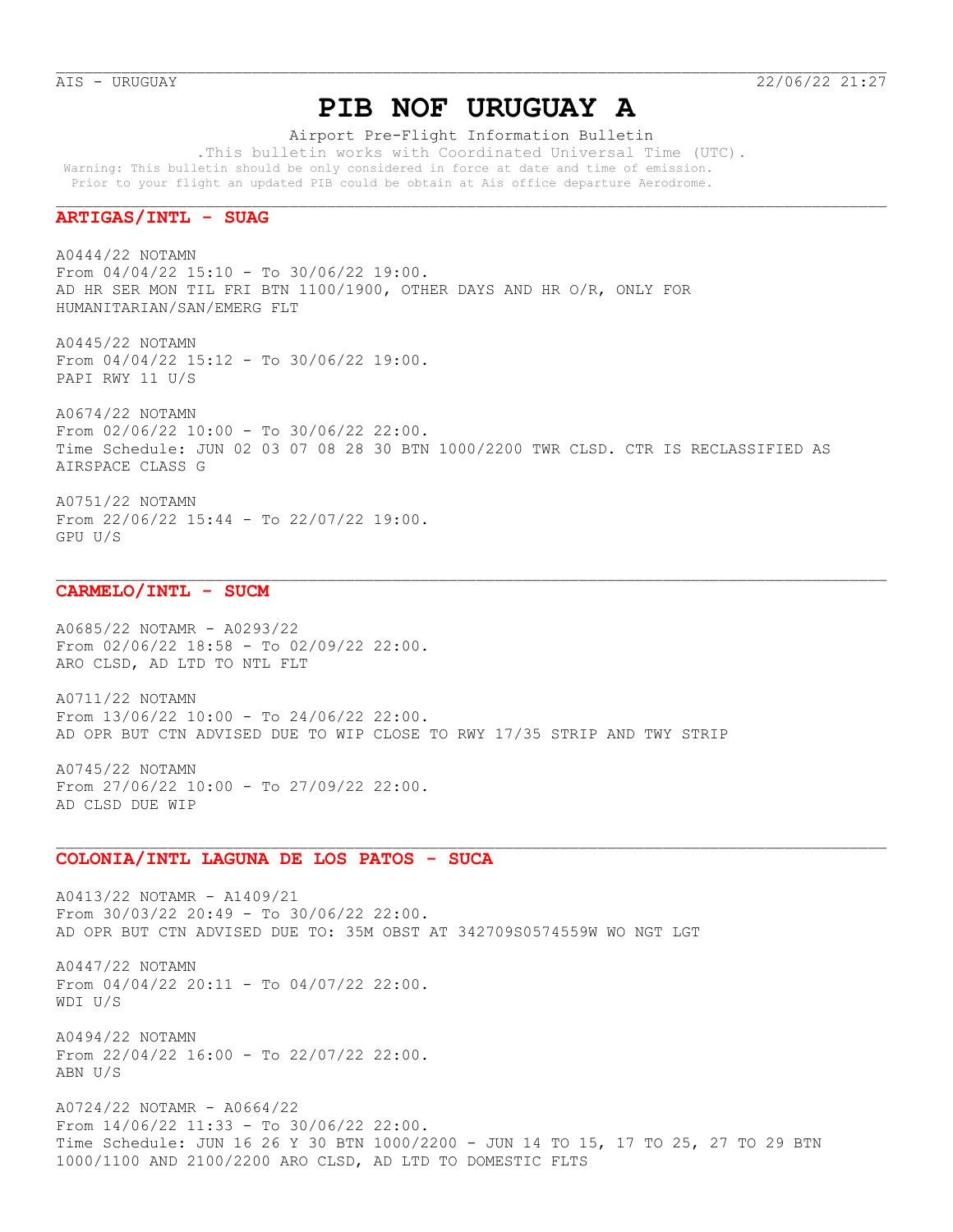## **DURAZNO/STA. BERNARDINA INTL DE ALTERNATIVA - SUDU**

A0414/22 NOTAMR - A0010/22 From 31/03/22 12:22 - To 30/06/22 12:00. L MP 298 KHZ U/S

A0415/22 NOTAMR - A0011/22 From 31/03/22 12:25 - To 30/06/22 12:00. NDB DO 245 KHZ U/S

A0417/22 NOTAMR - A0008/22 From 31/03/22 13:57 - To 30/06/22 12:00. DURAZNO CTR IS RECLASSIFIED AS A RESTRICTED ZONE FOR MILITARY USE WITH AIR TRAFFIC CONTROL SERVICE, THE ENTRY OF CIVIL ACFT TO THE AREA MUST BE REQUESTED AT FREQ 120.4 MHZ. WHEN THIS AREA IS NOT ACTIVE, ITS RECLASSIFIED AS CLASS G AIRSPACE. Lower Limit: GND Upper Limit: 3000FT

A0418/22 NOTAMN From 31/03/22 14:18 - To 30/06/22 12:00. DURAZNO TMA WO ATC. DURAZNO TMA RECLASSIFIED AS A RESTRICTED AREA FOR MIL USE, THE ENTRY OF CIVIL ACFT TO THE AREA MUST BE REQUESTED AT FREQ 120.4 MHZ. WHEN AREA IS NOT ACTIVE, AIRSPACE BTN GND/FL085 RECLASSIFIED AIRSPACE CLASS G AND BTN FL085/FL195 AIRSPACE CLASS C UNDER CONTROL OF MONTEVIDEO ACC Lower Limit: GND Upper Limit: FL195

A0419/22 NOTAMR - A0091/22 From 31/03/22 14:25 - To 30/06/22 22:00. AD HR SER MON AT FRI BTN 1100/1700,OTHER HR, WEEKENDS AND HOLIDAYS O/R 24 HR PN AND COORD WITH BASE OPERATIONS CENTER MON AT FRI BTN 1100/1700 TEL:43622182

A0422/22 NOTAMN From 31/03/22 16:54 - To 30/06/22 20:00. Time Schedule: MON TO SAT BTN 1000/2200 AD CTN OPS DUE TO THE PRESENCE OF CRANE OF 30M HGT IN FAS RWY 10 COORD GEO 332127.01S0563109.21W

A0635/22 NOTAMN From 24/05/22 14:31 - To 30/06/22 22:00. FIRE AND RESCUE DOWNGRADED TO CAT 04

A0750/22 NOTAMN From 23/06/22 03:00 - To 23/09/22 03:00. ILS CAT I IDUR RWY 21 U/S

## **MALDONADO/INTL C/C CARLOS A. CURBELO - LAGUNA DEL SAUCE - SULS**

A0365/22 NOTAMN From 28/03/22 10:00 - To 28/06/22 22:00. AD LTD DUE TO WIP. POSS DLA IN OPS ARE EXP. TRG AND INSTRUCTION FLT MUST BE PREVIOUSLY COOR WITH CURBELO TWR

A0368/22 NOTAMN From 21/04/22 10:00 - To 21/07/22 22:00. INSTR APCH ARE NOT AUTH TO RWY 01. REF AIP URUGUAY AD 2.5.37, AD 2.5.41 AND AD 2.5.43

A0369/22 NOTAMN From 21/04/22 10:00 - To 21/07/22 22:00.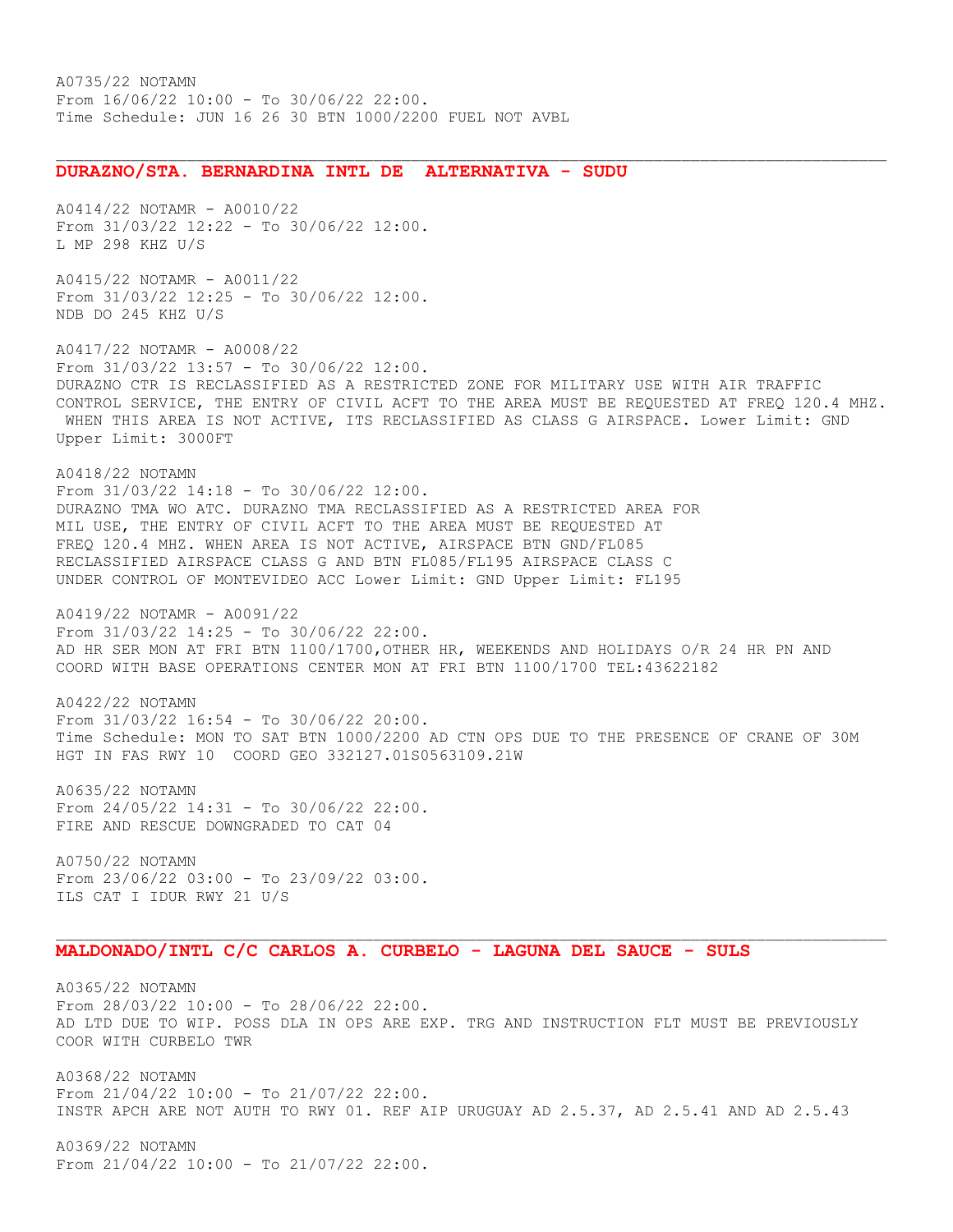INSTR APCH ARE NOT AUTH TO RWY 19. REF AIP URUGUAY AD 2.5.47 A0385/22 NOTAMN From 04/04/22 10:00 - To 15/09/22 20:00. RWY 01/19 CLSD FOR TKOF AND LDG, ABVL ONLY AS TWY A0443/22 NOTAMR - A0428/22 From 04/04/22 12:17 - To 30/06/22 20:00. AD CTN DUR OPS DUE TO PRESENCE OF EQPT IN THE PROXIMITY OF RWY STRIPS, ALONGSIDE INTERSECCION RWY 08/26 AND 01/19 A0486/22 NOTAMR - A0484/22 From 21/04/22 00:08 - To 14/07/22 00:00. AERODROME OBSTACLE CHART - ICAO TYPE A - RWY 01/19 U/S, REF AIP UY AD 2.5-23 A0487/22 NOTAMR - A0485/22 From 21/04/22 00:10 - To 14/07/22 00:00. AERODROME OBSTACLE CHART - ICAO TYPE A - RWY 08/16 U/S, REF AIP UY AD 2.5-25 A0558/22 NOTAMR - A0426/22 From 02/05/22 23:45 - To 02/08/22 20:00. FUEL JET A-1 HR SER DLY BTN 1200/2000. OTHER HR O/R LTD TO 5000 GAL PRIOR COOR WITH CAISA A0559/22 NOTAMR - A0427/22 From 03/05/22 11:08 - To 31/08/22 20:00. Time Schedule: DLY FUEL 100/130 AVBL HR SER BTN 1200/2200 A0658/22 NOTAMN From 30/05/22 16:46 - To 30/08/22 20:00. TWY "A" CLSD A0659/22 NOTAMN From 30/05/22 16:49 - To 30/08/22 20:00. TWY "B" CLSD

A0660/22 NOTAMN From 30/05/22 16:51 - To 30/08/22 20:00. TWY "C" CLSD

#### **MELO/INTL DE CERRO LARGO - SUMO**

A0700/22 NOTAMN From 07/06/22 19:29 - To 05/08/22 22:00. TWY EDGE LGT U/S

A0701/22 NOTAMN From  $07/06/22$  19:31 - To  $05/08/22$  22:00. FIRE AND RESCUE AMBULANCE U/S

A0704/22 NOTAMN From 07/06/22 19:54 - To 05/08/22 22:00. WDI LGT U/S

A0705/22 NOTAMN From 07/06/22 20:08 - To 05/08/22 22:00. MET PSYCHROMETER U/S

A0714/22 NOTAMN From 12/06/22 22:45 - To 12/09/22 22:00. VOR MLO 114.3 MHZ U/S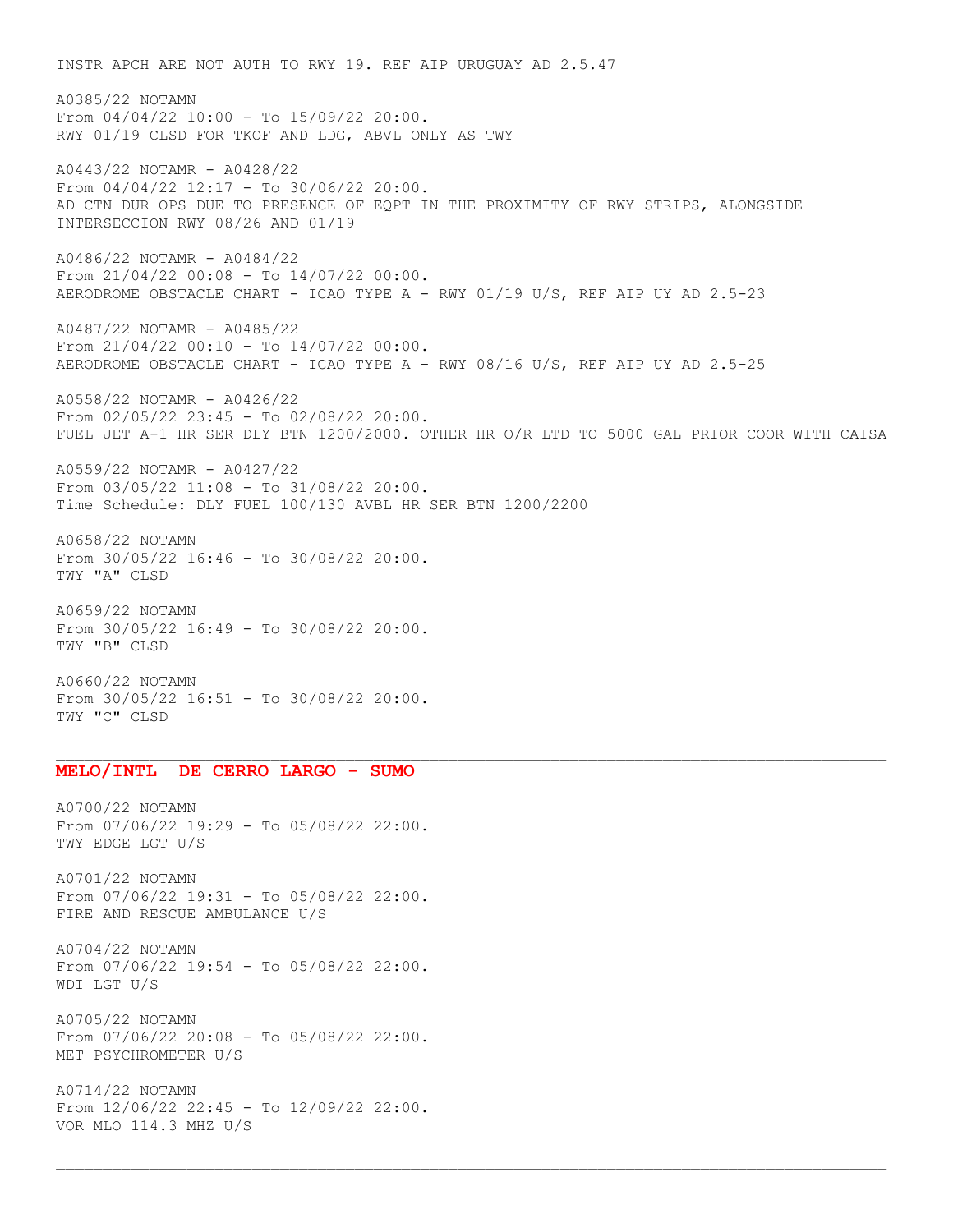#### **MONTEVIDEO ACC/FIR - SUEO**

A0491/22 NOTAMN From 16/06/22 00:01 - To 30/06/22 00:01. AIRAC NIL A0504/22 NOTAMN From 27/04/22 13:16 - To 27/07/22 22:00. INTL NGT VFR WILL NOT BE AUTH A0576/22 NOTAMN From 05/05/22 18:32 - To 05/07/22 22:00. REF.ENR 1.2-1, SPECIAL VFR FLT WILL NOT BE AUTH WHEN VIS IS LESS THAN 1500M AND CLOUD CEILING LESS THAN 1500FT. THEY WILL ONLY BE AUTH DRG DAYTIME. A0583/22 NOTAMN From 09/05/22 19:00 - To 11/08/22 19:00. ..P.. P8 CNL (REF AIP ENR 5.1-1) Lower Limit: GND Upper Limit: UNL A0584/22 NOTAMN From 09/05/22 18:50 - To 11/08/22 19:00. REF AIP ENR 5.2-1 "ZOM 3" MODIFIED UPPER LIMIT, NOW "1000FT". OPR SUBJ AUTH ATC. A0626/22 NOTAMN From 14/07/22 00:01 - To 28/07/22 00:01. PUBLISHED AIRAC AIP AMDT NR 02 (STARTING DATE JUL 14 2022) A0722/22 NOTAMR - A0538/22 From 13/06/22 21:31 - To 12/09/22 21:50. VOR STO FREQ 117.9 MHZ U/S A0726/22 NOTAMN From 14/06/22 15:59 - To 10/09/22 18:00. CTN OBST(ANTENNA)WO NIGHT BEACON LOCATED GEO COORD 344837.90S/0562140.22W (SANTIAGO VAZQUEZ) ALT 1000 FT GND

A0743/22 NOTAMN From 11/08/22 00:01 - To 25/08/22 00:01. TRIGGER NOTAM - PUBLISHED AIRAC AIP AMDT 03/22, WEF 11 AUG 2022

#### **PAYSANDU/INTL TYDEO LARRE BORGES - SUPU**

A0515/22 NOTAMN From 27/04/22 18:41 - To 31/07/22 22:00. RWY 10/28 CLSD

A0516/22 NOTAMN From 27/04/22 18:42 - To 31/07/22 22:00. AD BIRD CONCENTRATION

A0517/22 NOTAMN From 27/04/22 18:45 - To 31/07/22 22:00. SALS RWY 20 U/S

A0518/22 NOTAMN From 27/04/22 18:46 - To 31/07/22 22:00. PAPI RWY 20 U/S

A0519/22 NOTAMN From 27/04/22 18:47 - To 31/07/22 22:00. FIRE AND RESCUE NOT AVBL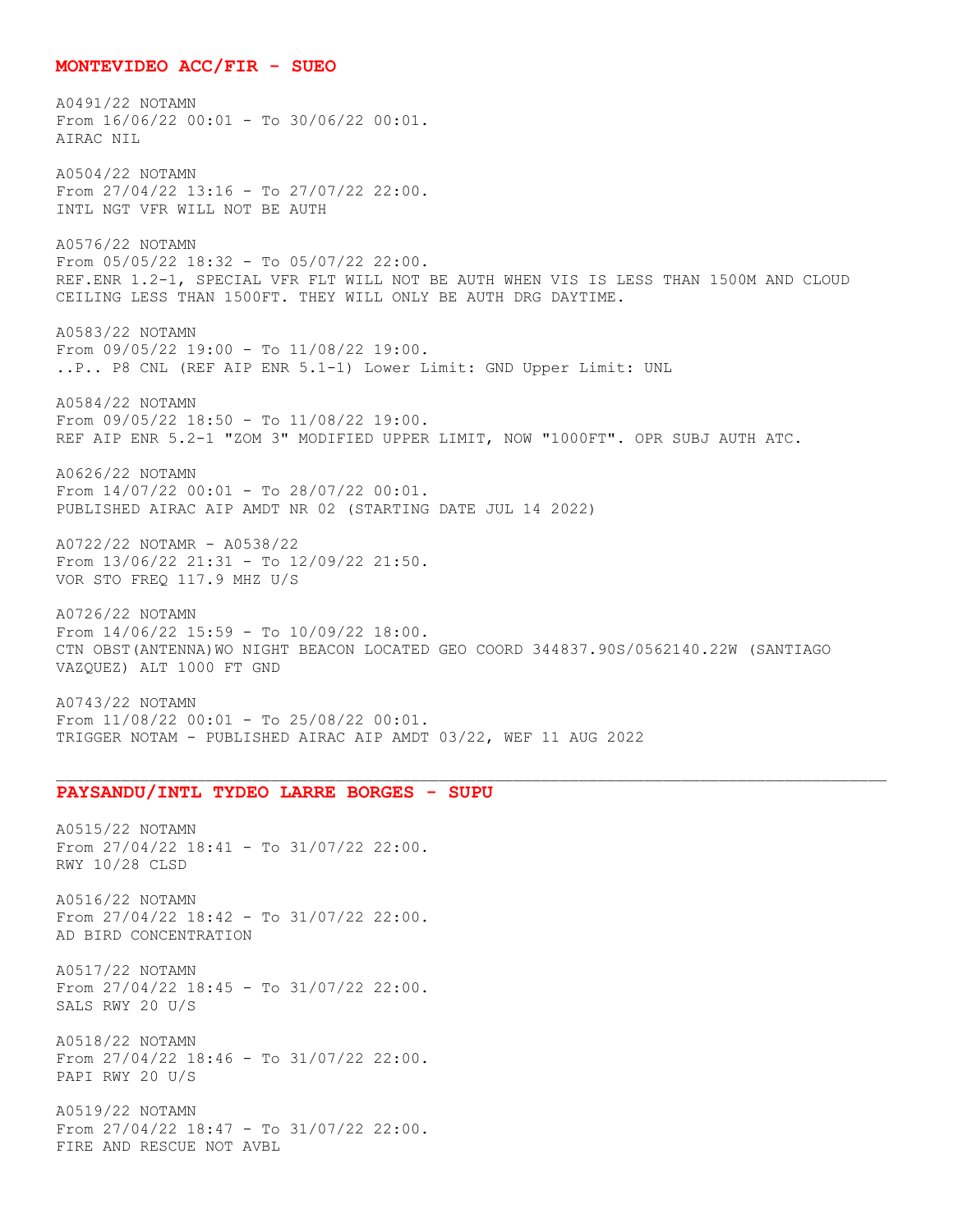A0520/22 NOTAMN From 27/04/22 18:51 - To 31/07/22 22:00. REDL RWY 02/20 U/S A0521/22 NOTAMN From 27/04/22 18:53 - To 31/07/22 22:00.

A0522/22 NOTAMN From 27/04/22 19:29 - To 31/07/22 22:00. APN LGT U/S

TWY EDGE LGT U/S

A0525/22 NOTAMR - A0513/22 From 27/04/22 19:37 - To 31/07/22 22:00. ARO CLSD. AD LTD ONLY TO NTL DAY VFR FLT

A0672/22 NOTAMN From 01/06/22 17:20 - To 31/08/22 23:59. AFIS CLSD. CTR IS RECLASSIFIED AS AIRSPACE CLASS G

A0689/22 NOTAMN From 04/06/22 17:00 - To 26/06/22 21:00. Time Schedule: JUN 04 05 11 12 18 19 25 AND 26 BTN 1700/2100 AD OPR BUT CTN ADVISED DUE TO MOTOR PARAGLIDING FLT EXER (MAX 800FT AGL/ RDO 05NM)

## **RIVERA/INTL PTE. GRAL.(PAM) DON OSCAR D. GESTIDO - SURV**

A0568/22 NOTAMN From 04/05/22 13:28 - To 04/07/22 22:00. AD GPU U/S

A0736/22 NOTAMN From 16/06/22 10:00 - To 30/06/22 22:00. RWY 05/23 OPR BUT CTN ADVISED DUE TO LOOSE GRVL

## **SALTO/INTL NUEVA HESPERIDES - SUSO**

A0542/22 NOTAMR - A0174/22 From 29/04/22 18:00 - To 31/07/22 22:00. NDB ST 410 KHZ U/S

A0543/22 NOTAMR - A0171/22 From 29/04/22 18:03 - To 31/07/22 22:00. PAPI RWY 05 U/S

A0544/22 NOTAMR - A0172/22 From 29/04/22 18:06 - To 31/07/22 22:00. PAPI RWY 23 U/S

A0549/22 NOTAMR - A0173/22 From 29/04/22 18:33 - To 31/07/22 22:00. AD HR SER FM MON TO SUN BTN 1000/2200

A0651/22 NOTAMN From 30/06/22 10:00 - To 30/06/22 22:00. TWR CLSD. CTR IS RECLASSIFIED AS AIRSPACE CLASS G

A0722/22 NOTAMR - A0538/22 From 13/06/22 21:31 - To 12/09/22 21:50. VOR STO FREQ 117.9 MHZ U/S